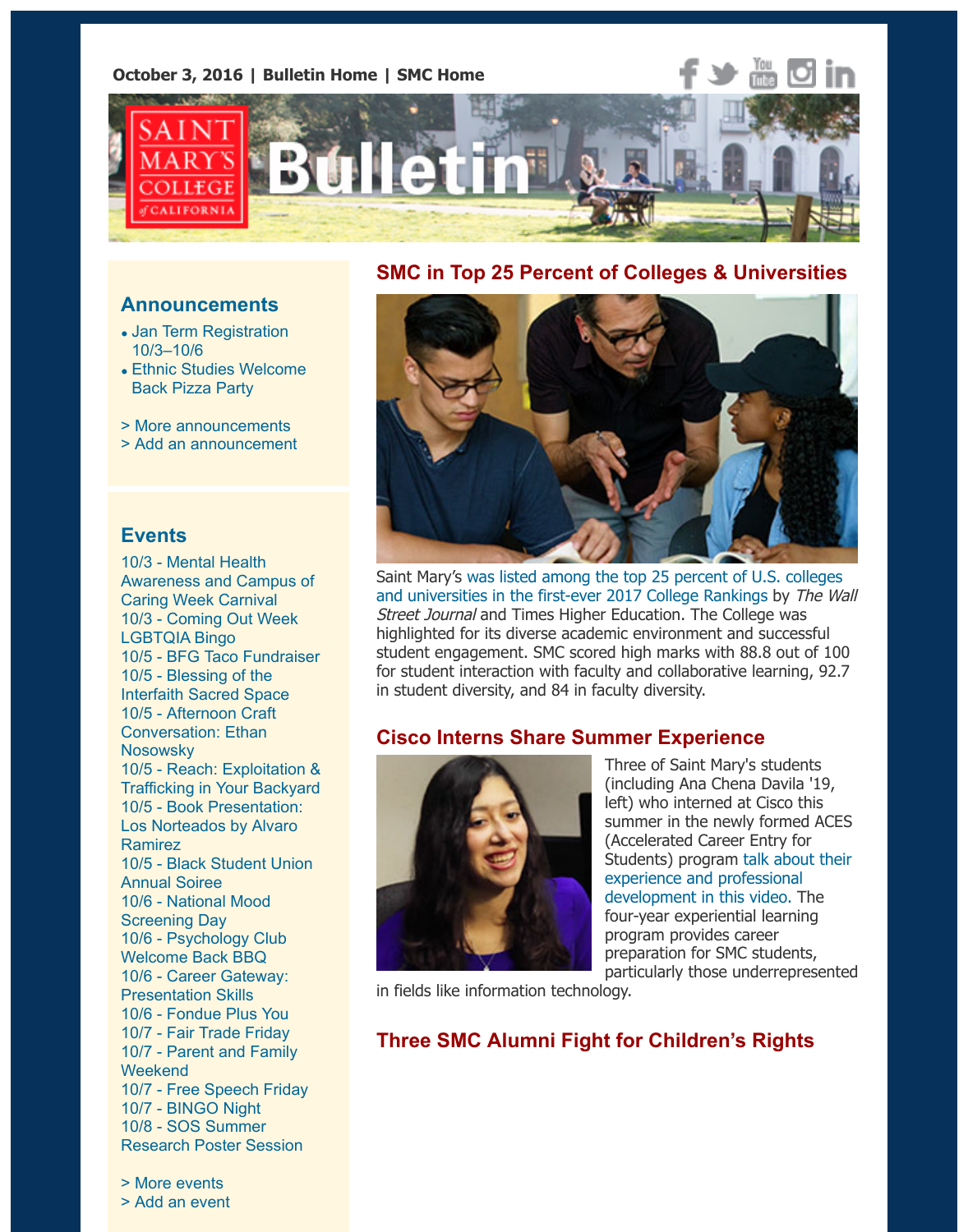**[> Student Organizations](https://stmarys-ca-community.symplicity.com/) Activities** (login required)

## **Did You Know?**

**[Fair Trade Fridays have](http://www.stmarys-ca.edu/fair-trade-friday-0?utm_source=Bulletin&utm_medium=email&utm_content=sidebar_test&utm_campaign=10-03-2016) started up again,** this year with longer hours from 9 a.m.–2 p.m. and outdoor seating in the breezeway and on the grass (weather permitting). Be sure to come by the Mission and Ministry Center (next to the Chapel) for a complimentary cup of fair trade coffee, tea, and a piece of chocolate. There will also be fair trade items for purchase (cash only). The next Fair Trade Friday is Oct. 7.

Do you have a little-known tidbit or story about Saint [Mary's? Send it to](mailto:news@stmarys-ca.edu) **Campus News**.

[> Did You Know Archive](http://www.stmarys-ca.edu/smc-bulletin/did-you-know-0?utm_source=Bulletin&utm_medium=email&utm_content=sidebar_test&utm_campaign=10-03-2016)

## **Lasallian Reflections**



For the week of **[Oct. 3.](http://www.stmarys-ca.edu/living-lasallian/lasallian-reflections?utm_source=Bulletin&utm_medium=email&utm_content=sidebar_test&utm_campaign=10-03-2016)**

**[Learn how to submit](http://www.stmarys-ca.edu/smc-bulletin/faqs?utm_source=Bulletin&utm_medium=email&utm_content=sidebar_test&utm_campaign=10-03-2016) Events and Announcements**.

California is a hotbed for homeless and exploited youth and in the Bay Area, more children are affected [than we realize. Three Saint Mary's](https://www.stmarys-ca.edu/young-lost-and-exploited?utm_source=Bulletin&utm_medium=email&utm_content=feature_test&utm_campaign=10-03-2016) alumni are doing everything they can to free our young neighbors from these serious circumstances. They are passionately devoted to rescuing children from the street and from human trafficking.



## **New Director for Educational Technology**

[ITS has hired Jase Teoh as a new director for educational](http://www.stmarys-ca.edu/welcome-dr-jase-teoh?utm_source=Bulletin&utm_medium=email&utm_content=feature_test&utm_campaign=10-03-2016) technology to oversee development of classroom and online teaching and learning technology, with an eye towards innovation and digital literacy among faculty. Teoh will host a lunch for faculty in the Dining Lounge on Oct. 5, 11:45 a.m.–1:15 p.m.

#### **View**



President Jim Donahue addressed the community last week in [LeFevre Theatre about the College's issues, challenges, and](http://www.stmarys-ca.edu/the-president%E2%80%99s-address-to-the-college?utm_source=Bulletin&utm_medium=email&utm_content=feature_test&utm_campaign=10-03-2016) opportunities. "We will only do this if we do it together and with civility and with grace," he said. "Our conversations need to be deeper, more substantive, and more widespread."

### **SMC in the News**

• [Diablo Magazine Spotlights Saint Mary's Alumnus Mahershala Ali](http://www.stmarys-ca.edu/diablo-magazine-spotlights-saint-marys-alumnus-mahershala-ali?utm_source=Bulletin&utm_medium=email&utm_content=feature_test&utm_campaign=10-03-2016)

### **Go Gaels**

**Saint Mary's Cross Country Soars at Stanford Invitational** [Blazing fast times and top performances highlighted Saturday for](http://www.smcgaels.com/ViewArticle.dbml?DB_OEM_ID=21400&ATCLID=211201518) both Saint Mary's cross country teams, as the men and women each finished among the top six and had individuals among the top 20.



- • [Schedule](http://www.smcgaels.com/main/Schedule.dbml)
- • [Blog](http://smcgaels.wordpress.com/)
- • [SMC Gaels](http://www.smcgaels.com/)
- • [SMC Gaels on Twitter](https://twitter.com/smcgaels)

## **Religious Services**

• Sunday Mass in the Chapel is at 11 a.m. and 8 p.m.